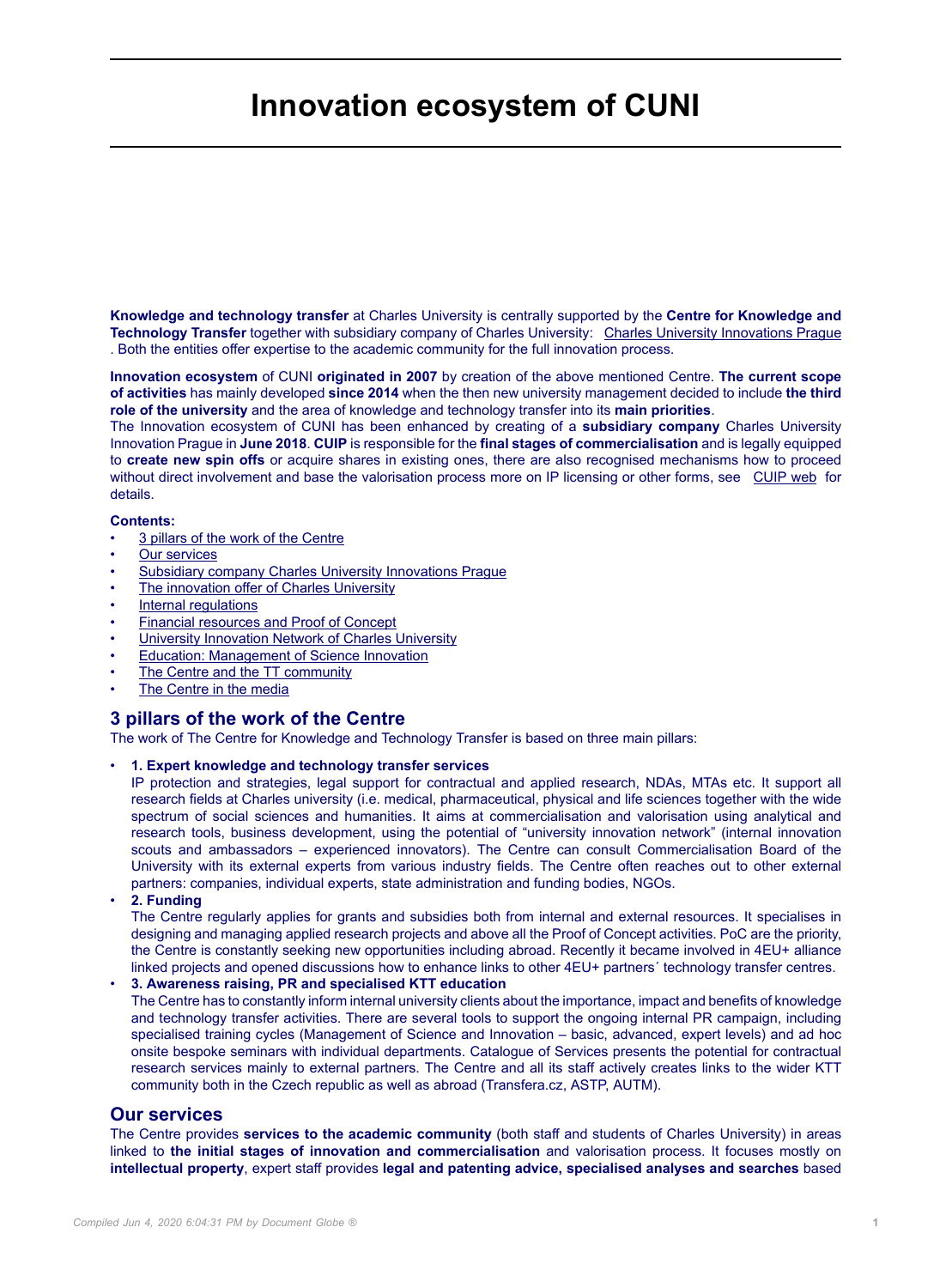on expert tools, including **databases** like BCC reports or Global Data. There is ongoing very **close cooperation with the subsidiary company** in the field of market analyses and business development.

The Centre for Knowledge and Technology Transfer **mediates contacts with external partners**, it can provide all necessary **support for contractual research agreements**, consultancy arrangements, it is very active in seeking new ways of reaching out to public bodies with the offer of the university know-how, including **strong focus on valorisation of the outcomes of social science and humanities**. IP protection in the form of patents is more wide-spread at our medical faculties and then on mathematics and physics, pharmacy and life-science faculties.

For more data on the volume of licences, contractual research etc. please visit the **relevant annual reports**, including the statistical annexes [here](https://cuni.cz/UKEN-537.html) .



# **Subsidiary company Charles University Innovations Prague**

**The final stages of commercialisation** – searching for a relevant external partner, negotiation and closing down of a deal are usually completed the team of **Charles University Innovations Prague s.r.o.** (CUIP). CUIP is a **wholly owned subsidiary** of the Charles University founded on 22 June 2018. Goal of the company is to **transfer knowledge and technology** created at the Charles University **to the real life**. Within this field, CUIP closely cooperates with its partner – the Centre for Knowledge and Technology Transfer of the Charles University.

CUIP provides **the following services**:

- consulting and management services for projects with a commercial potential and for founding of spin-off companies emerging from research conducted at the Charles University
- securing investors for university spin-off companies
- negotiation of licensing or other agreements in a given area
- financial support for spin-off companies
- support of sponsorship and fundraising activities at the Charles University

Please **see more** on CUIP's scope of activities in its dedicated section here as well as on [www.cuip.cz](http://www.cuip.cz/en).

### **The innovation offer of Charles University**

The innovation offer of Charles University is promoted through several websites as well as using other media and events. The Centre manages the "**Catalogue of Services**" covering the university offer of **expert services available for external partners. The advance technologies** are managed and offered via **CUIP** and its website. Biannualy innovation **fair** called **Via Carolina** takes place.

**Staff** from the Centre for Knowledge and Technology Transfer and CUIP **regularly visits conferences and specialised trade fairs** to promote Charles University **portfolio and widen our networks of contacts**.

#### **Internal regulations**

The whole process is outlined in **the Rector´s Directives** dealing with **IP** [HERE](https://www.cuni.cz/UKEN-969.html) and **technology transfer and commercialisation** [HERE](https://www.cuni.cz/UKEN-966.html) . And the preceding [from 2015](https://cuni.cz/UK-6867.html) and [from 2014](https://cuni.cz/UK-5588.html) (and [from 2009](https://cuni.cz/UK-3713.html)).

## **Financial resources and Proof of Concept**

The Centre also constantly seeks **additional financial resources** to support the innovation ecosystem, ongoing **professional development** of its staff and of the university-wide **innovation network** and above all "**pre-seed**" money aimed at proof of concept activities.

**Proof of Concept projects**, especially the last few rounds of funding from **[Technological Agency of the Czech Republic](https://www.tacr.cz/en/)** (Programme **Gama**) has had a high positive impact on the development of the institutional environment at Charles University for knowledge and technology transfer activities. Proof of Concept funding has also **significantly contributed to the change of mind-sets of the academic staff involved**. The will to include the potential commercialisation routes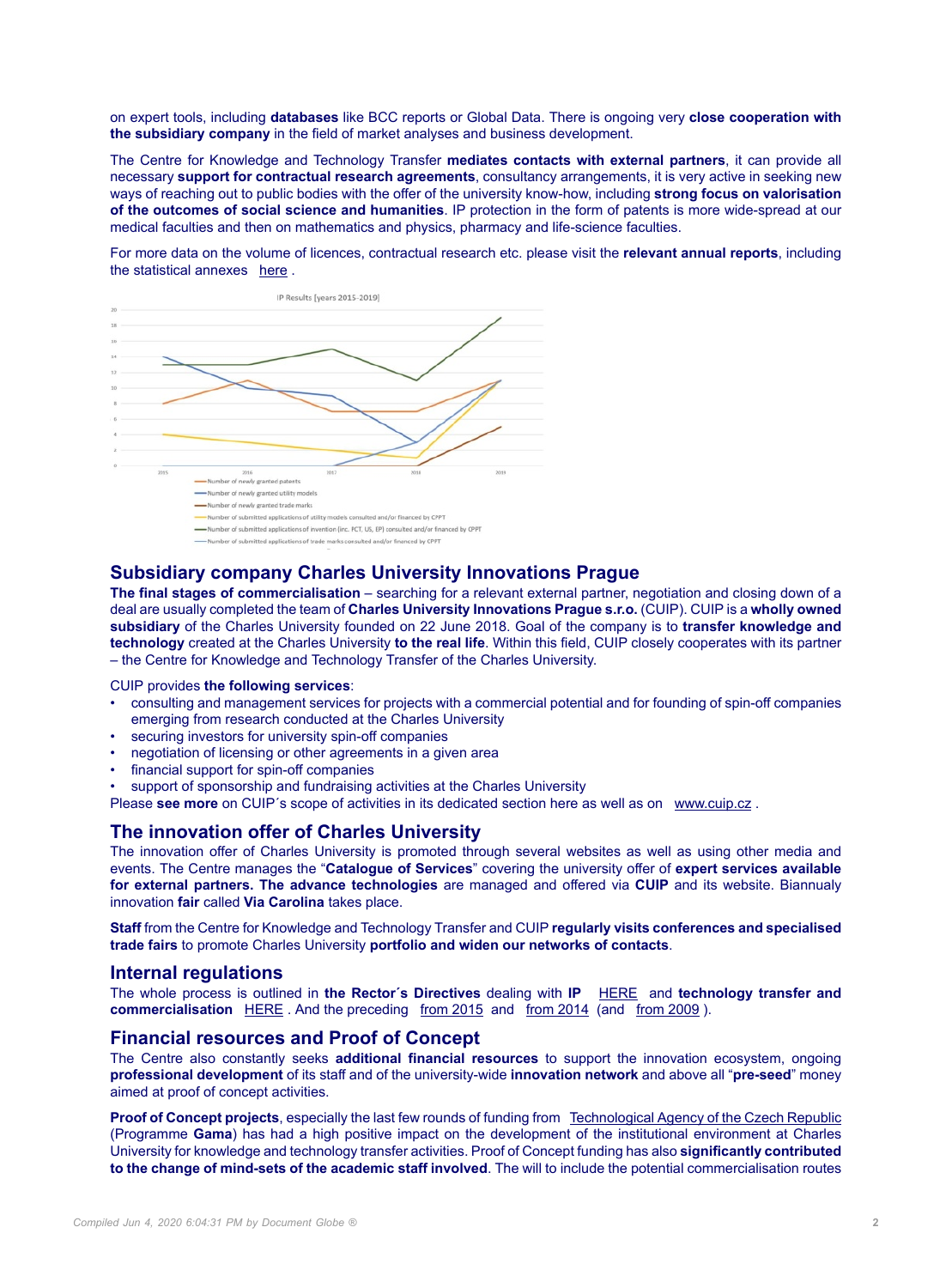as possible outcomes of their research activities has increased as well as number of cases with a real commercial success. Creating the subsidiary company Charles University Innovations Prague s.r.o. (CUIP) in 2018 has also enhanced the whole ecosystem and especially speeded up negotiation process with external commercial partners and enabled have more deals completed.

The selection of proof of concept projects is overseen by **the Commercialisation Board of Charles University** which is an official advisory body to the rector as per the Statue/ Constitution of Charles University ( [Article 12](https://cuni.cz/UKEN-625.html) ).

## **University Innovation Network of Charles University**

The Centre for Knowledge and Technology Transfer also manages **University Innovation Network** of Charles University. The capacities of the core team of the Centre are limited given the size of the Charles University academic community. Therefore, it very closely cooperates with its **part-time colleagues** – **innovation scouts** – dedicated staff at **each of the faculties** and other university bodies to be **the first point of contact** and communication channel **for the researches and students** in all matter related to IP protection, innovation and commercialisation, and impact of research on society. The network is supported by its sponsors at the managerial level as well ambassadors – academic innovators willing to share their practical experiences from innovation/commercialisation projects with their peers. **The network meets regularly**, especially the innovation scouts and the core team from the Centre. At least twice a year there is a high-level meeting with the university and faculty management.

## **Education: Management of Science Innovation**

In order to raise better awareness among academic community, the Centre for Knowledge and Technology Transfer regularly teaches courses within "**Management of Science Innovation**" **training**. It offers three levels accessible for both students and staff:

- **basic** (MSI1 blended mixture of online webinars and lectures and practical exercises aimed primarily at pregraduate and PhD students but is accessible to all staff too)
- **advanced** (MSI2 live seminars with experienced lecturers from industry, dealing with practical case studies)
- **expert** (MSI3 individual coaching for those who need to create a real business plan for their case and might be thinking about setting up a spin off company)

Besides MSI courses, the Centre regularly organises **other** bespoke **training** events at the faculties, often aimed at **IP protection** and **patenting**, **database searches** and general **KTT procedures** at Charles University.

## **The Centre and the TT community**

The Centre for Knowledge and Technology Transfer has also been an actives member and leader of the knowledge and technology transfer community **in the Czech Republic and abroad.** It contributed to the unified **national KTT association** [Transfera.cz](http://www.transfera.cz) and currently influences its activities via having a representative in its Board. Similarly, the Centre´s Director is a Board member of the **international professional association** [ASTP](http://https://www.astp4kt.eu/) . Both the associations are respected partners to public administration, funding bodies and industry partners – which is rather advantageous position for Charles University in the knowledge and technology transfer nationally and internationally.

# **The Centre in the media**

#### **Technology Transfer people are essential to connecting universities with the commercial sphere: An interview with Sharon Finch**

iForum: Charles University Online Magazine **•** Author: Jana Pilátová, Ed. Jan Velinger • Photo: Jana Pilátová

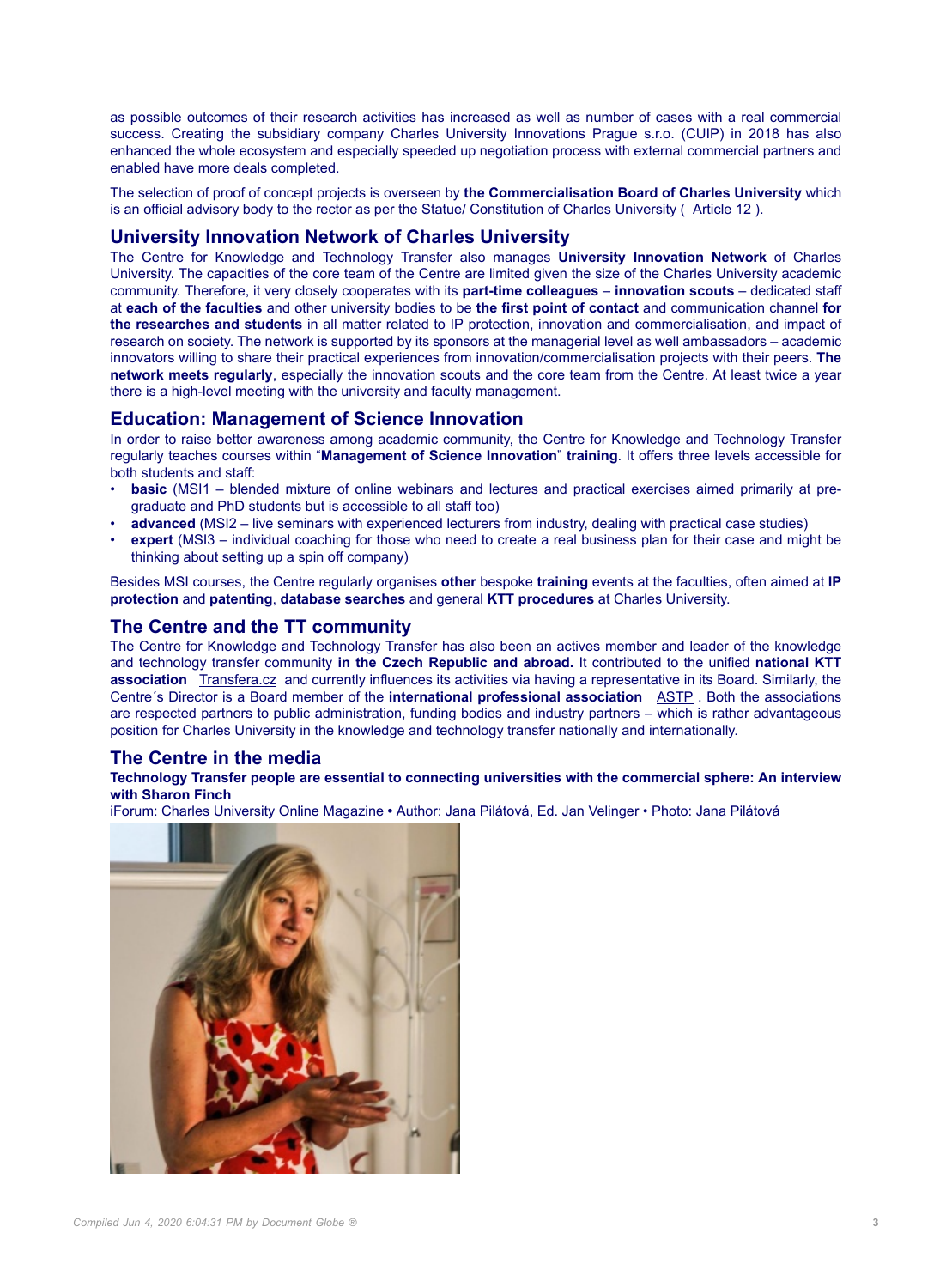"Sharon Finch is an expert in Technology Transfer (TT) who spoke recently at Charles University on the subject of bridging researchers and universities and the commercial sphere through so-called TTOs or Technology Transfer Offices." (...) "**I often hear from scientists that they have no time for TT. Is that the case?** Well TT is not their main focus or their role. The same thing happens actually with pharma companies because with lots of clinicians or regulatory people, TT is not their main job either. But innovations have become so important to pharmaceutical companies that they too recognize that without external innovation that they would not be successful." The full text [ZDE](https://iforum.cuni.cz/IFORUMENG-810.html) .

#### **CU hosts Excellence-in-ReSTI meeting & awards: Pilot project taught ins-and-outs of project design & management**

UniMedia • Author: Jan Velinger • Photo: Vladimír Šigut



"Few doubt the importance of social and technological innovation projects; in a period of ever-evolving playing fields or shifting sands, it is more important than ever that good ideas don't fall the wayside. Charles University got on board the Excellence-in-ReSTI (Research, Social and Technological Innovation) pilot project for that primary reason: for participants – graduates - to be able to gain a solid foundation and valuable experience in getting projects successfully funded and off the ground." The full text [HERE](https://cuni.cz/UKEN-1081.html).

**Amanda Zeffmann: Changing the status quo: How uni consultancy offices are facilitating knowledge transfer** UniMedia • Author: Jan Velinger • Photo: Vladimír Šigut



"Charles University's Centre for Knowledge and Technology Transfer (CPPT) and subsidiary Charles University Innovations Prague hosted the 7th National Knowledge and Technology Transfer Conference in the Czech capital last week. Dovetailing with the Via Carolina Fair - providing an overview of products and services - the conference tackled key questions in the transfer of knowledge, namely **how to expand the impact of studies and research beyond university**